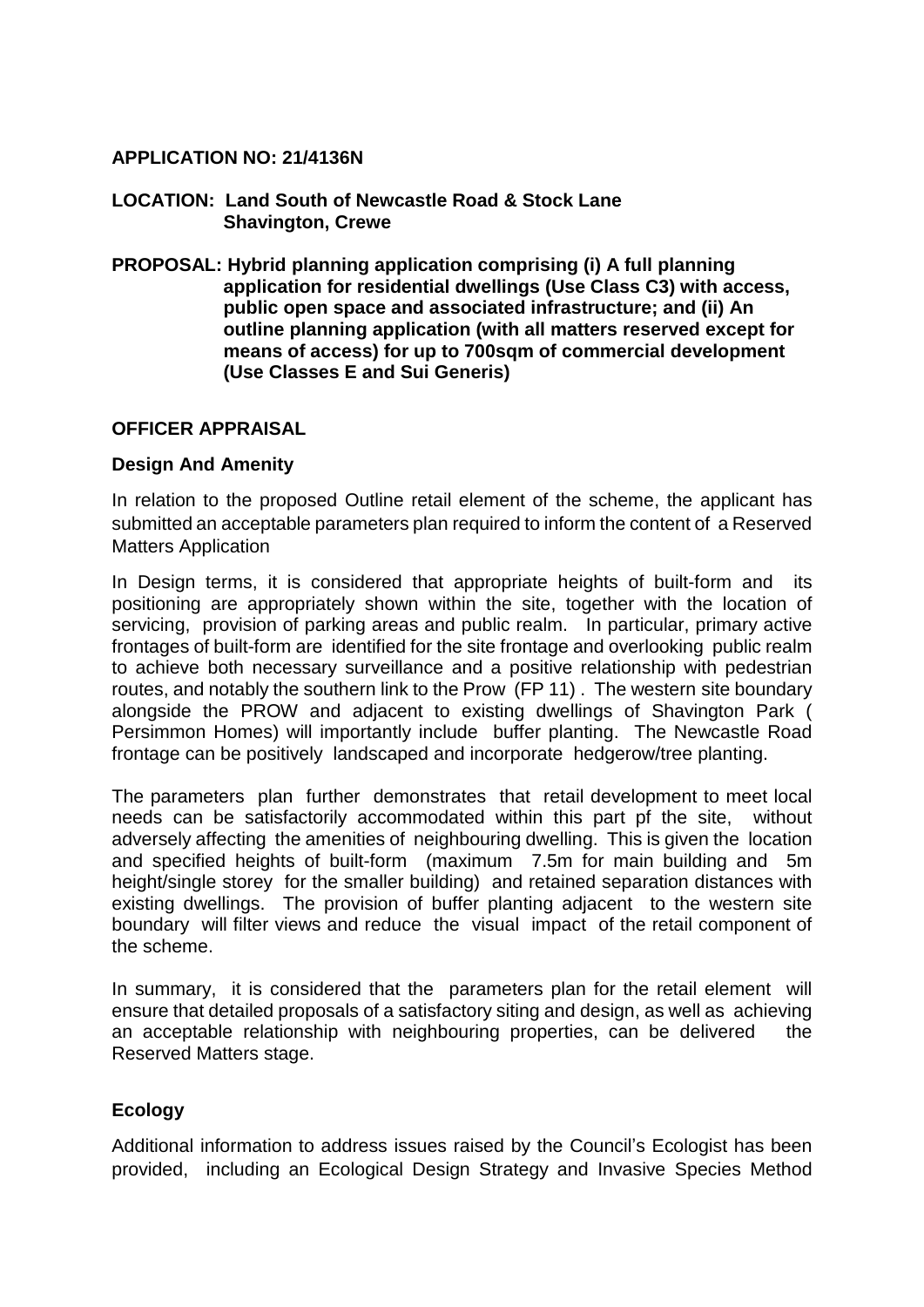Statement. The Council's Ecologist has assessed the additional information provided as set out in the commentary below.

### Biodiversity Net Gain

The Councils Ecologist has confirmed that the proposed delivery of additional Habitat Creation on land within the control of the Adlington Estate is satisfactory as means of ensuring that the loss of biodiversity resulting from the development is addressed and a net gain for biodiversity will now delivered.

The section 106 agreement will secure the delivery of the necessary offsite habitat creation works.

### Features for Ecological Enhancement

The submitted Ecological Design strategy includes acceptable proposals for the provision of bat and bird boxes, a pond and gaps in garden fences for hedgehogs. A condition is therefore recommended to ensure these measures are provided through the implementation of the Ecological Design Strategy (prepared by UES dated 19th April 2022), and installed prior to first occupation and thereafter retained.

### Common Toad

The Council's Ecologist considers that to minimise the risk of toads which is a priority species being killed during site clearance works, a planning condition necessary to ensure that the development is undertaken in accordance with the method statement of precautionary working practices of the Ecological Design Strategy ( UES - dated 19th April 2022).

#### Invasive non-native species

The Council's Ecologist advises that the submitted Invasive Species Method Statement is acceptable. However, given that invasive species have only been found within the proposed retail area of the site, a condition is recommended to be attached to the outline part of the application requiring the implementation of the mitigation measures set out by the Method Statement.

## **CONCLUSION**

That the recommendation remains the same as set out in the main report.

Although amendments are needed to conditions, as set out above, requiring the implementation of the measures within the Ecological Design Strategy and Invasive Species Method Statement, and an additional condition for the implementation of Toad protection measures. The Section 106 Agreement has been updated to reflect the updated BNG position as also set out above.

## **RECOMMENDATION**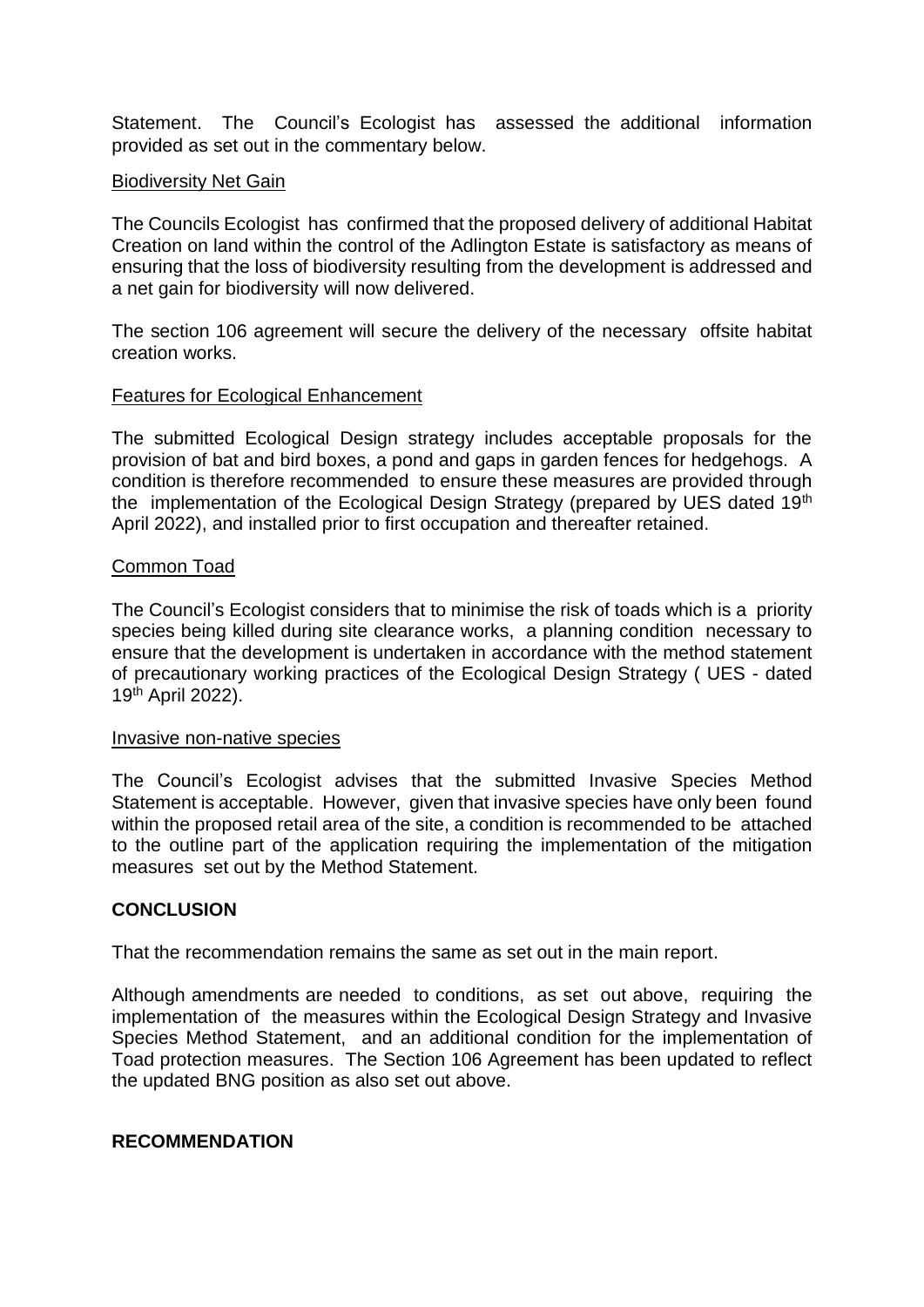**APPROVE, Subject to conditions and the prior completion of a S106 Agreement to secure the following**:

|                                                                                      | <b>Requirement</b>                                                                                                                                                                                                                          | <b>Triggers</b>                                                                                 |
|--------------------------------------------------------------------------------------|---------------------------------------------------------------------------------------------------------------------------------------------------------------------------------------------------------------------------------------------|-------------------------------------------------------------------------------------------------|
| <b>Affordable</b><br><b>Housing</b>                                                  | 30% provision to include<br>commuted payment of<br>£11,840<br>(68% Affordable Rent / 32%<br>Intermediate)                                                                                                                                   | No more than 80% open<br>market occupied prior to<br>affordable provision within<br>each phase. |
| <b>Biodiversity Net</b><br>Gain - Off site<br><b>Ecological</b><br><b>Mitigation</b> | Delivery of offsite habitat<br>creation measures to deliver<br><b>Biodiversity Net gain</b>                                                                                                                                                 | Prior to commencement                                                                           |
| <b>Open Space</b>                                                                    | Management Scheme for<br>POS and landscaped areas                                                                                                                                                                                           | Prior to occupation                                                                             |
| <b>Recreation &amp;</b><br><b>Outdoor Sports</b><br><b>Contribution</b>              | £1,000 per family (2+bed)<br>dwelling and £500 per 2+ bed<br>apartment.                                                                                                                                                                     | Prior to commencement                                                                           |
| <b>Education</b>                                                                     | Total - £225,269<br>Secondary £179,769 -<br>towards mitigation measure<br>as local schools are forecast<br>to be cumulatively<br>oversubscribed<br>SEN £45,500 - Due to<br>significant shortage of SEN<br>placements across the<br>Borough. | 50% Prior to first occupation<br>50% at occupation of 50 <sup>th</sup><br>dwelling              |
| <b>Healthcare</b>                                                                    | Total: £81,360<br><b>Towards local healthcare</b><br>infrastructure/provision                                                                                                                                                               | 50% Prior to first occupation<br>50% at occupation of 50 <sup>th</sup><br>dwelling              |
| <b>Community</b><br><b>Facilities Off-Site</b><br><b>Contribution</b>                | Total: £40,000<br>- £20,000 towards St Marks<br>Church Project, Shavington                                                                                                                                                                  | Prior to commencement                                                                           |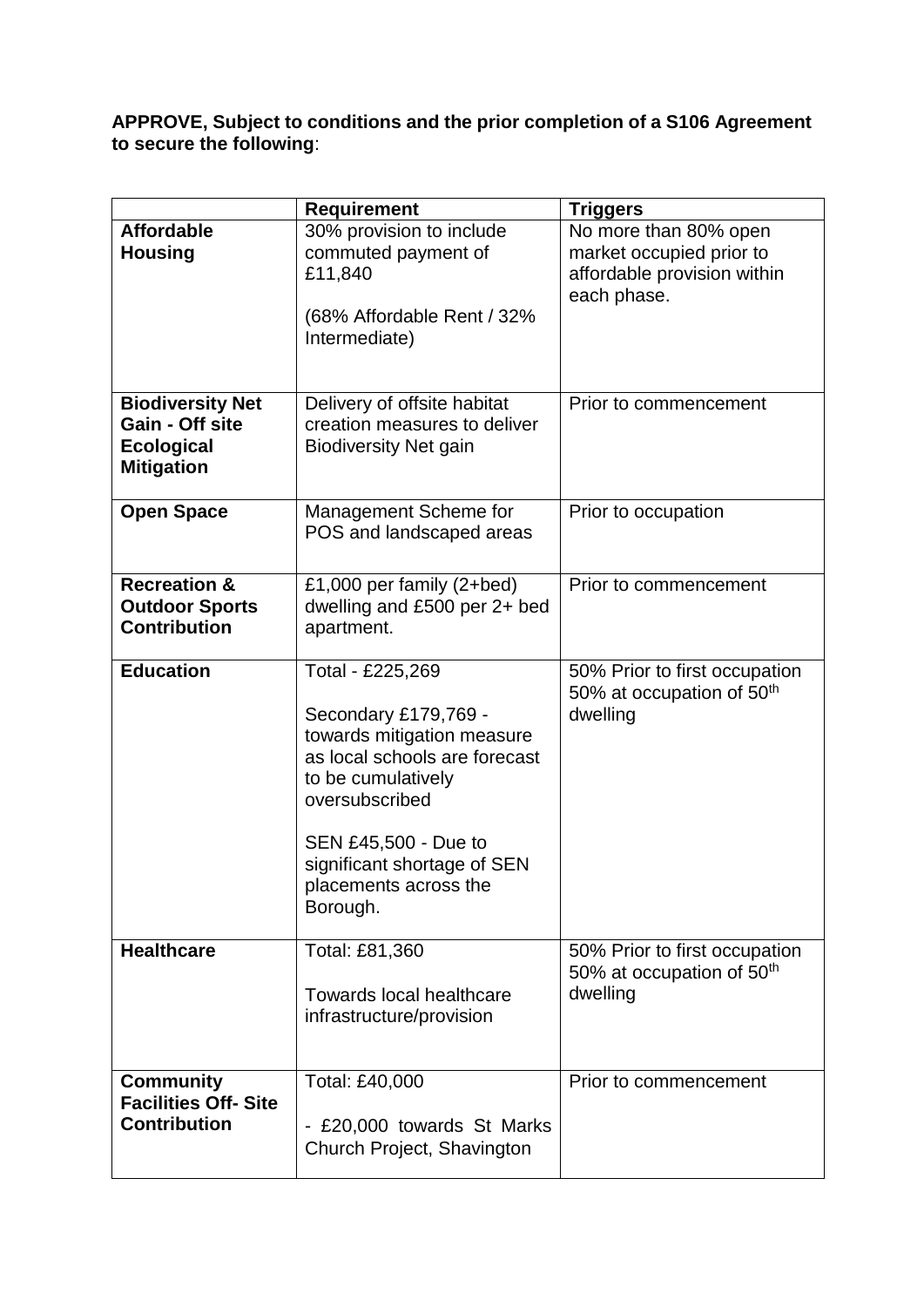| - £20,000 towards Sally<br><b>Clarkes Lane</b> Playing Fields<br>Project, Wybunbury |  |
|-------------------------------------------------------------------------------------|--|
|                                                                                     |  |

**AND subject to the following conditions**;

# **FULL**

**1. Commencement of development (3 years)**

- **2. Development in accordance with approved plans**
- **3. Details of materials and finishes**
- **4. Submission of landscaping scheme**
- **5. Implementation of landscaping scheme**
- **6. Design detail, specification and implementation of LEAP**
- **7. Submission of Landscape Management Plan**
- **8. Details of Boundary treatment**

**9. Prior to commencement of development an Arboricultural Method Statement shall be submitted and approved .**

**10. Prior to the commencement of development a scheme for the protection of trees shall be submitted and approved** 

- **11. Retention of trees shown as being retained**
- **12. Details of lighting – minimise impact on bats**
- **13. Updated badger survey prior to commencement**
- **14. Safeguarding of nesting birds**
- **15. Implementation of common toad protection measures**
- **16. Implementation of Ecological Enhancement strategy**

**17. Submission and approval of 30 year habitat and landscape management plan for on-site habitats**

- **18. Provision of controlled pedestrian crossing on Newcastle Road**
- **19. Provision of visibility splays for site access**
- **20. Noise protection measures to be implemented**
- **21. Provision of Electric Vehicle infrastructure**
- **22. Provision of Ultra Low Emission Boilers**
- **23. Sustainable Travel Information Pack shall be submitted and agreed**

**24. Phase 2 Contaminated Land remediation strategy to be submitted prior to commencement .**

- **25. Contaminated land Verification report**
- **26. Contaminated land – soil testing**
- **27. Measures to deal with unexpected contamination**
- **28 Implementation of CEMP**
- **29. Provision of Cycle Storage**
- **30. Provision of Bin Stores**
- **31. Implementation of surface water drainage scheme**
- **32. Foul & surface water to be drained on separate systems**
- **33. Obscure glazing to bathroom window in side elevation of Plot 19**
- **34. Removal of permitted development rights (Part 1 Classes A-E)**